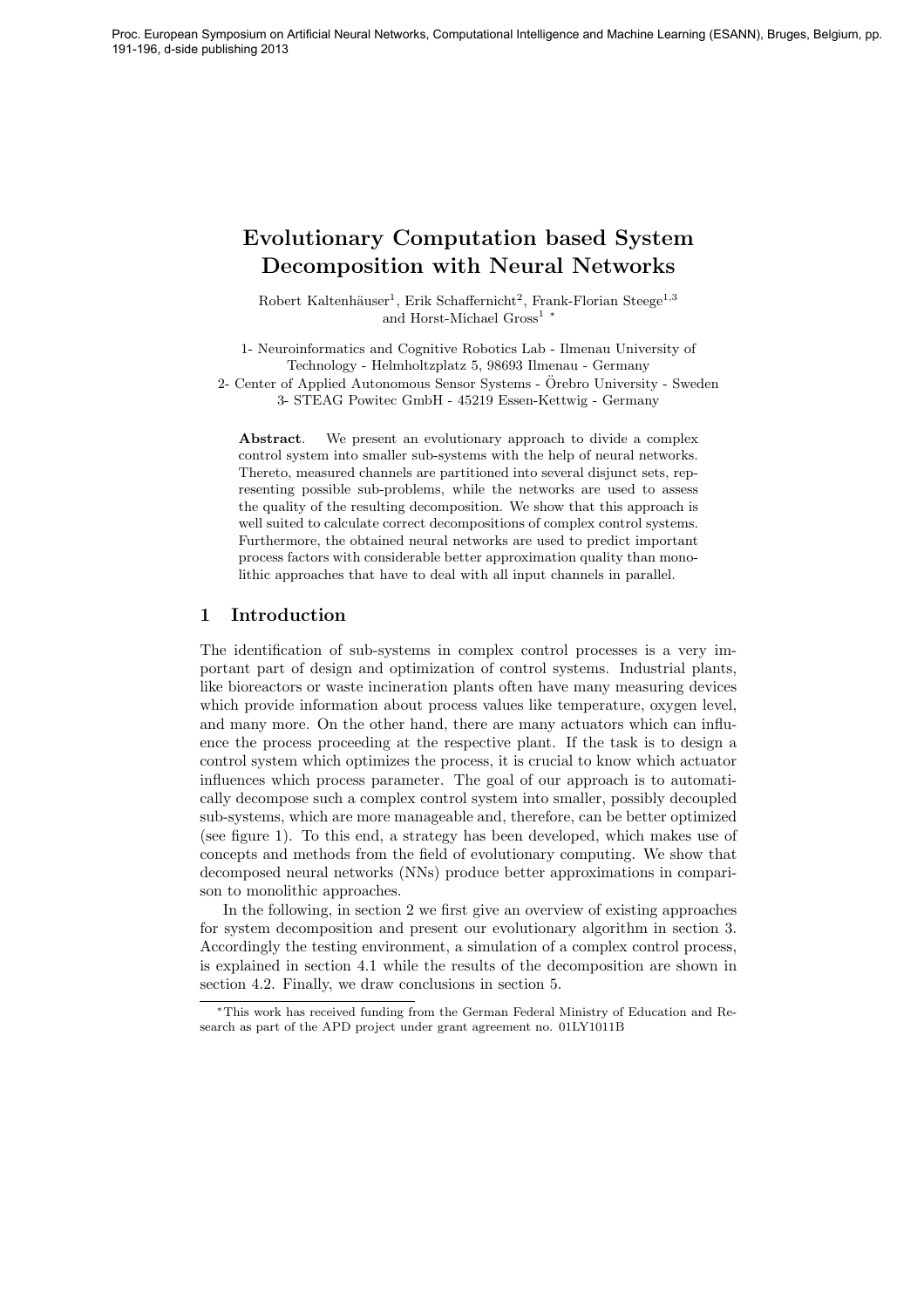# 2 Related Work

Different approaches for reducing the complexity of tasks have been explored in the literature. Efforts were made towards spatial and functional problem decomposition. For the former one, several NNs are trained to approximate a single target channel  $y(t)$  with different input spaces. Depending on the current input situation, the corresponding neural network is chosen for controlling the task. This can be done e.g. with the *Mixture of Experts* approach combined with an evolutionary algorithm to evolve NNs for the respective input spaces [1]. In functional problem decomposition, the target channel  $y(t)$  is composed of its functional components, e.g.  $y(t) = g(f_1(x),..., f_{N_P}(x))$ . Here  $f_i(\cdot)$  are the functions of the partial channels which are merged by the combining function  $g(\cdot)$ . In [2, 3] the authors use modular NNs and, with the help of cooperative co-evolution, evolve the structure of the modules such that they approximate the partial channels.

The main drawback of both methods is that they are only able to decompose a single channel  $y(t)$  into basic sub-channels, and, therefore are not suitable to decompose complex processes consisting of many target channels and inputs.

Another way to handle a system's complexity is feature selection [4]. The approach is to prune irrelevant inputs and use only those which actually influence the target. Approaches for input pruning include statistical methods [5], wrapper methods [6], embedded methods [7], or combinations of the aforementioned ones [8]. In theory, input pruning can be used for system decomposition as well. A network  $N_i$ , which approximates channel  $x_i$  using all other channels  $(x_1, \ldots, x_i, \ldots, x_n)$  with  $j \neq i$  as inputs is pruned. The remaining input channels capture the dependencies to the channel  $x_i$ . If training and pruning is repeated for all channels, the resulting dependency-graph can be analyzed for independent components, which represent sub-systems. Although satisfying in theory, our tests show that input pruning often overestimates dependencies which leads to closely meshed dependency graphs and makes it impossible to decompose a system into separated sub-system as it is the aim of this paper.

In the following section, we present a new approach to combine methods from evolutionary computing with the idea of input pruning to circumvent this problem. As a result, we obtain NNs which represent the independent subsystems of the overall system.

## 3 Evolution for Automatic System Decomposition

The goal of our approach is to decompose a complex system consisting of  $n$ channels  $x_1, \ldots, x_n$  into m sub-systems  $S_1, \ldots, S_m$   $(S_i \cap S_j = \emptyset)$  in a sense of splitting different measurement channels into disjoint partitions, so that no functional dependencies between channels of different partitions exist (see figure 1).

To get disjoint partitions, an evolutionary optimization is carried out. An individual in the evolution is represented by a decomposition of the system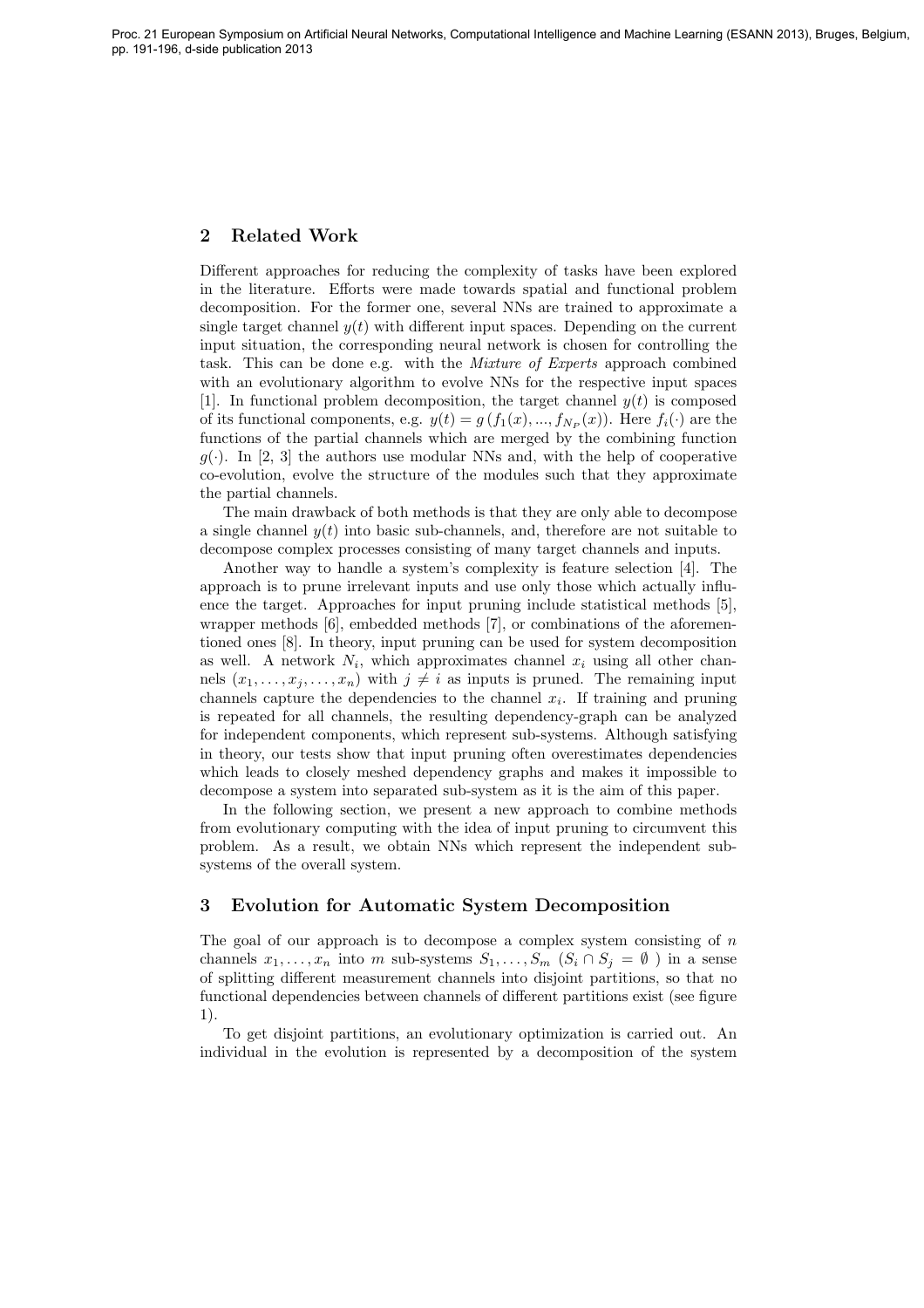

Fig. 1: Decomposition of a complex system with measurement channels  $x_i$  and unknown relations into three sub-systems/partitions  $S_1, \ldots, S_3$  with known relations (gray boxes). A relation from e.g.  $x_5$  to  $x_2$ , such that  $x_2 = f(x_5)$  is represented as an arrow from  $x_5$  to  $x_2$ .

consisting of an assignment of channels to partitions. At the start of the optimization, several initial decompositions are created by assigning them to a randomly chosen partition. After this, they are assessed for their usability as a system decomposition. For each partition a neural network is trained, trying to approximate the current values  $x_j^t$  of each channel  $x_j \in S_j$  in the partition at time t and taking past values  $x_j^{t-1}, \ldots, x_j^{t-l}$  of the channels as inputs. The resulting approximation error

$$
E = \sum_{i=1}^{m} \sum_{j=1}^{o} \sum_{k=1}^{p} (y_{ij}(x_{ik}) - t_{ijk})^{2}
$$

is used as a fitness function for the evolutionary algorithm. Where  $p$  is the number of training samples,  $m$  the number of partitions and  $o$  the number of output-neurons for the corresponding partition. Moreover  $x_{ik}$  denotes the k-th input-vector of the *i*-th partition,  $y_{ij}$  the output of the *j*-th neuron in the *i*-th partition and  $t_{ijk}$  is the k-th target value for the corresponding neuron.

The basic idea of our approach can be described as follows: The more channels of an individual are assigned to an incorrect partition, the more of the dependencies are crossing the borders of the partitions. Since the NNs are only trained with values of channels from the same partition, individuals with a false partitioning receive a high approximation error and a poor fitness score, since required information for the approximation of the channels is missing. Only a division of the channels in partitions that correspond with the real sub-systems receives the best fitness and the minimal approximation error, since all the information to approximate and predict the current channel values is available.

Therefore, individuals with a high fitness and accordingly a good decomposition should be reproduced using mutation and recombination. The fitness of this newly created individuals can now again be evaluated by the approximation error of NNs trained on them. This is repeated until a stopping criterion is met. That way, the individuals coding particular system decompositions are evolved until they ideally reach the optimal decomposition.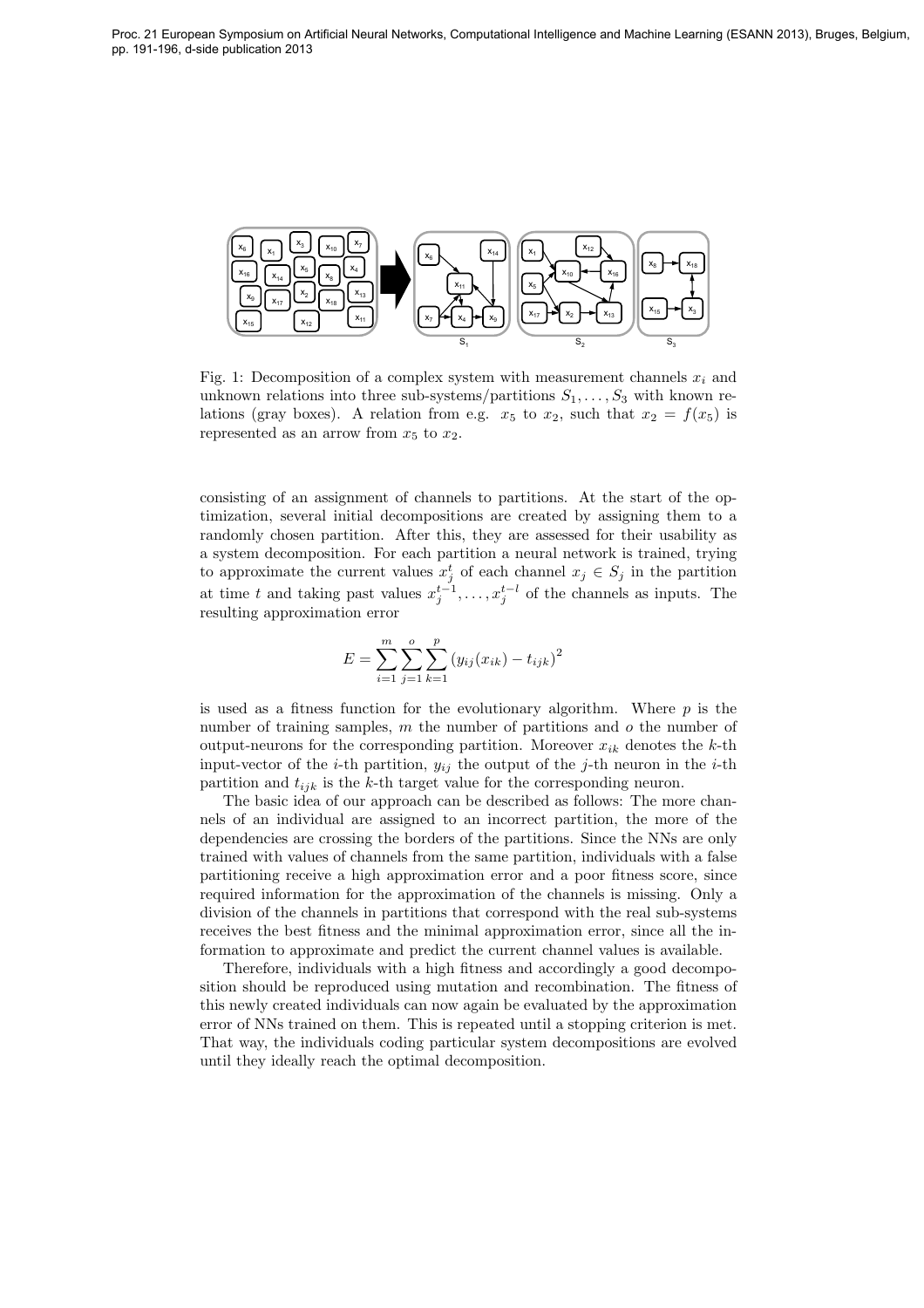Note that the optimal number of sub-systems can be automatically determined by the algorithm by permanently deleting empty partitions which arise during mutation and recombination. Since the number of partitions constantly decreases, we recommend to start the evolution with more partitions than truly exist in the system. We used about twice the (suspected) size of the number of real sub-systems.

| <b>Algorithm 1</b> Evolutionary System Decomposition with Neural Networks                                           |
|---------------------------------------------------------------------------------------------------------------------|
| <b>Input:</b> channels $X = \{x_1, \ldots, x_n\}$ , size of population $\mu$ , number descendants $\lambda$         |
| for $l = 1 \rightarrow \mu$ do                                                                                      |
| $I^{(l)} = \{S_1^{(l)}, \ldots, S_m^{(l)}\}\$ {create individual by random channel partitioning}                    |
| train neural network for every partition $S^{(l)} \in I^{(l)}$                                                      |
| $F^{(l)} = E^{(l)} = \sum_{i=1}^{m} \sum_{j=1}^{o} \sum_{k=1}^{p} (y_{ij}(x_{ik}) - t_{ijk})^2$ {calculate fitness} |
| end for                                                                                                             |
| repeat                                                                                                              |
| for $l = (\mu + 1) \rightarrow (\mu + \lambda)$ do                                                                  |
| select individual $d_q \in I$ based on fitness F {e.g. ranking selection}                                           |
| $I^{(l)}$ = reproduce $d_q$ {mutation & recombination}                                                              |
| train neural network for every partition $S^{(l)} \in I^{(l)}$                                                      |
| $F^{(l)} = E^{(l)} = \sum_{i=1}^{m} \sum_{j=1}^{o} \sum_{k=1}^{p} (y_{ij}(x_{ik}) - t_{ijk})^2$ {calculate fitness} |
| end for                                                                                                             |
| delete $\lambda$ individuals with the worst fitness $min_{\lambda}(F(I))$                                           |
| until stopping criterion is met                                                                                     |
| <b>return</b> decomposed system $\{S_i   i = 1, , m\}$ with $S_i \cap S_j = \emptyset$ , $S_i, S_j \subset X$       |

## 4 Experiments

#### 4.1 Implementation Details

We implemented the described methods using a  $(20+20)$  - evolutionary algorithm with Lamarckism and a linear ranking selection for determining the parents of the next generation. Moreover, we used uniform crossover with a crossover rate of  $p_C = 0.5$  while the partitioning was mutated by randomly assigning a small number of channels to other partitions. Thereby, we adapted the mutation rate by a local variance adaption strategy. Afterwards, the evolution was executed for a total of 500 epochs. See [9] for more details about the selected evolutionary techniques.

For the training of the NNs the Levenberg-Marquardt algorithm with Bayesian Regularization and cross-validation was used, and after training the networks were pruned with the Optimal Brain Surgeon algorithm [10].

#### 4.2 Results

The suggested method was tested on three simulated scenarios which are distinguished by different problem sizes, several levels of noise and by their complexity.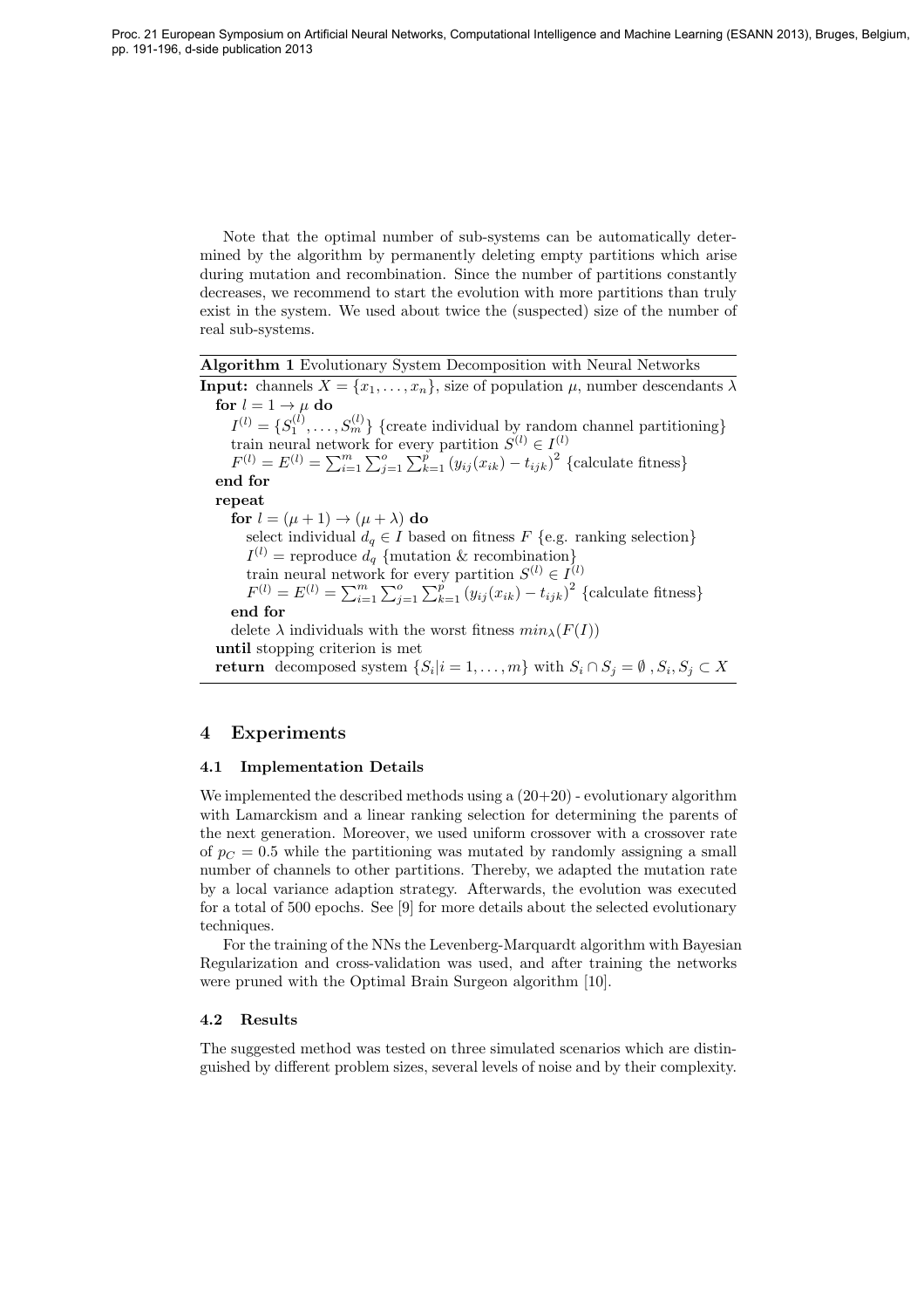

Fig. 2: Example for an improper decomposition of scenario 3. Dependencies which cross the border of the sub-systems are marked by gray arrows.

Scenario 1 was the easiest one with five channels, two sub-systems and a low level of noise, while scenario three, which is shown in figure 1, was that with the highest complexity with eighteen channels, three sub-systems, and a high noise-level. The test of our algorithm was performed ten times for every scenario, and the results were averaged.

For comparison purposes we calculated the approximation error for all tested scenarios for single monolithic NNs trained on all target channels at once and the approximation error of manually decomposed NNs, where the channels were partitioned with the help of background knowledge. The same training scheme, including Bayesian Regularization and Optimal Brain Surgeon, was used for all networks. The resulting error values were averaged over 100 trials.

As a result for scenario 1 and 2 our algorithm derived system decompositions which correspond perfectly to the real sub-systems. Even for the most complex scenario tested here, scenario 3, 80% of the decompositions had been found out correctly. Only 20% of the trials led to a suboptimal system decomposition. One of them is shown in figure 2. Here, while sub-systems  $S_1$  and  $S_3$  had been assigned to the right partitions, sub-system  $S_2$  had been split into two partitions which indicates, that the evolutionary algorithm got stuck in a local optimum.

|                      | Scenario 1            |         | Scenario 2 |         | Scenario 3 |        |
|----------------------|-----------------------|---------|------------|---------|------------|--------|
| $E_{mon}$            | $4.152 \cdot 10^{-5}$ |         | 0.3888     |         | 3.5178     |        |
| $\bar{E}_{mdec}$     | $1.392 \cdot 10^{-5}$ |         | 0.3345     |         | 3.3771     |        |
| $E_{adec\_cor}$      | $6.345 \cdot 10^{-9}$ | $100\%$ | 0.1913     | $100\%$ | 3.1551     | $80\%$ |
| $\omega_{adec\_inc}$ |                       | $0\%$   |            | 0%      | 4.1223     | 20%    |

Table 1: Test results on all data sets. Given is the mean approximation error for monolithic NNs  $\bar{E}_{mon}$ , for manually decomposed NNs  $\bar{E}_{mdec}$  and for automatically decomposed NNs which resulted in a correct  $\bar{E}_{adec\_{cor}}$  or incorrect decomposition  $\bar{E}_{adec\_inc}$ , with their respective proportion.

Additionally, the obtained error rates are shown in table 1. As expected, due to the decreased number of weights and the reduced complexity, the error rates of decomposed NNs are significantly lower than that of a monolithic approach. Moreover, our algorithm found NNs with approximation errors, which were even